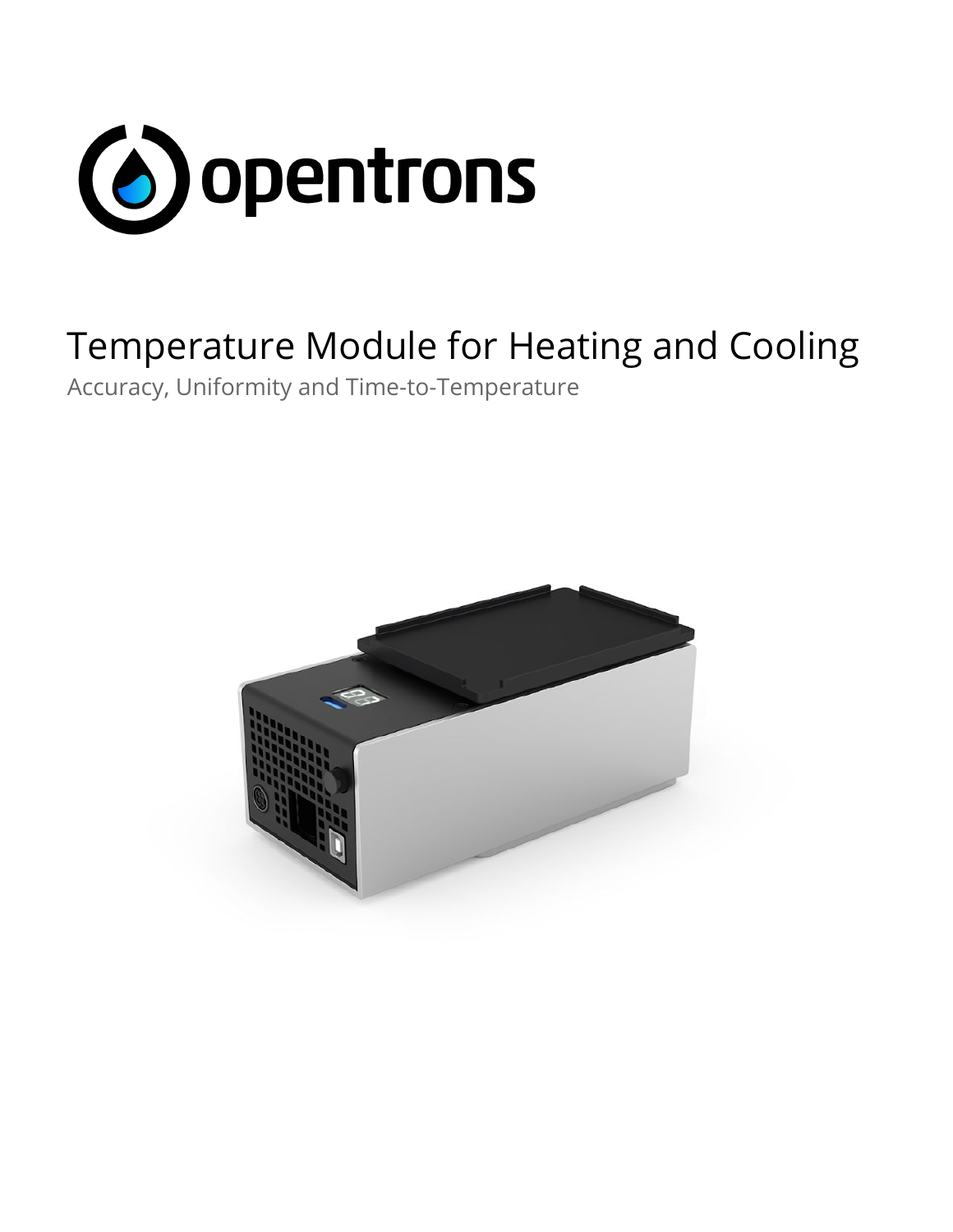#### Product Description

The Opentrons Temperature Module is an easy-to-use hot and cold plate module that is able to maintain steady state temperatures for use within the OT-2 liquid handler or as a standalone benchtop product. The module can readily be used with the Opentrons OT software app. Temperature capacity ranges from 4ºC to 95ºC and can be used with or without the Opentrons thermal blocks.

The data in this paper illustrates the accuracy, uniformity and time-to-temperature of the module along with the 1.5-mL , 2.0-mL and PCR thermal block accessories. All results were collected in real-world environments to better simulate conditions users are expected to experience in their own labs.





Standalone Temp Deck Temp Deck Temp Deck with 1.5 - 2mL Thermal Block



Temp Deck with PCR Thermal Block Temp Deck with Flat Plate Adapter

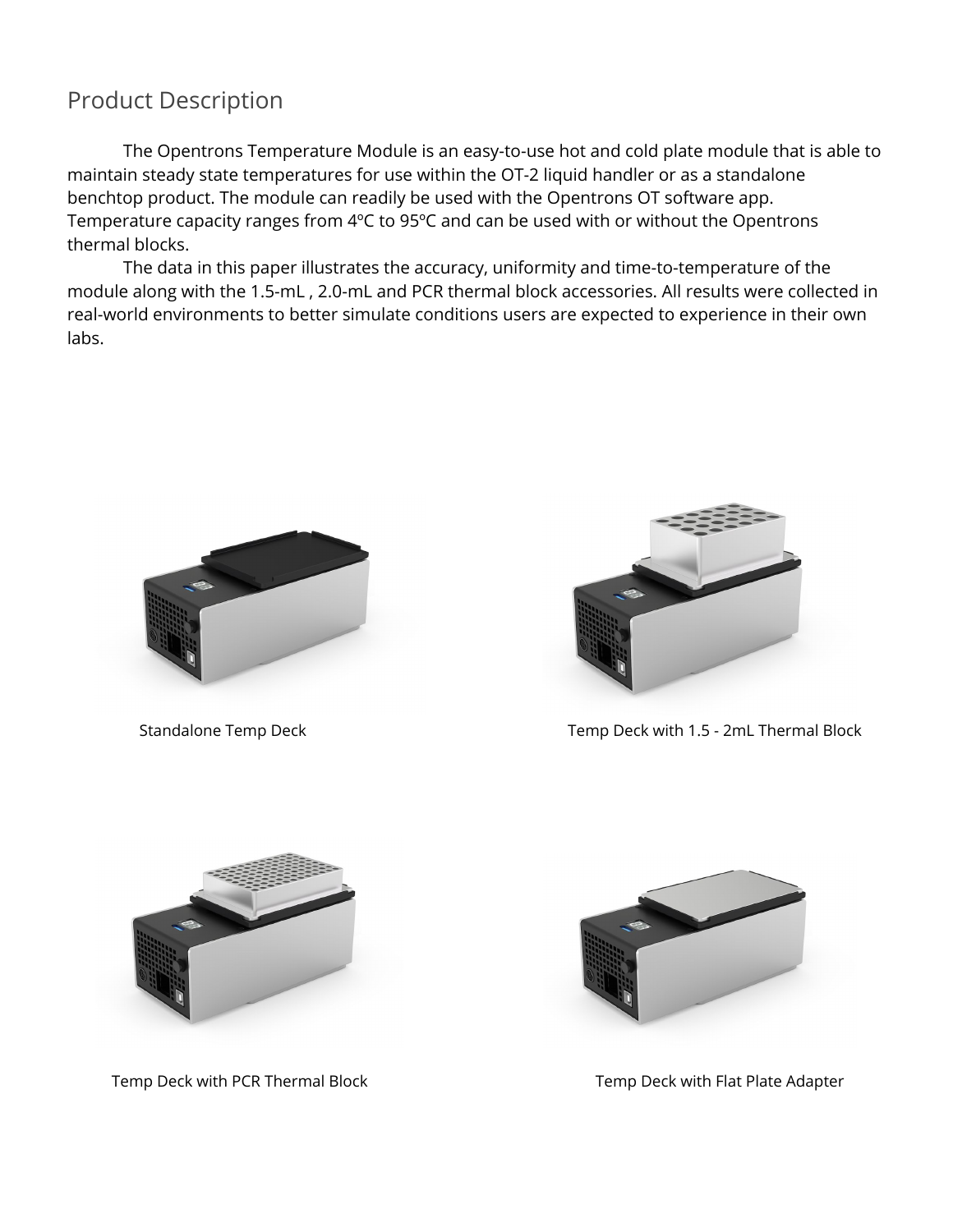## Standalone Temperature Module



| <b>LCD Display</b><br>Temperature (C) |       | Top Plate Accuracy (C) Top Plate Uniformity (C) | <b>Time-to-Temp From</b><br><b>Ambient (minutes)</b> |
|---------------------------------------|-------|-------------------------------------------------|------------------------------------------------------|
|                                       | ±1    | ±1                                              | 4:00                                                 |
| 37                                    | $+1$  | ± 0.4                                           | 1:00                                                 |
| 65                                    | ±1    | ± 1                                             | 2:00                                                 |
| 95                                    | ± 1.5 |                                                 | 3:00                                                 |

**Accuracy** indicates the maximum measured difference between the LCD temperature display and the average measured top plate temperature.

**Uniformity** indicates the temperature variation (+/-) measured across the entirety of the top plate surface.

**Time-to-Temp** indicates the total time for the temperature module top plate to reach the desired steady state temperature after starting from ambient conditions.

**Environmental Test Conditions:** Data shown was collected at 22ºC and 37% relative humidity. Different test conditions may provide for different results.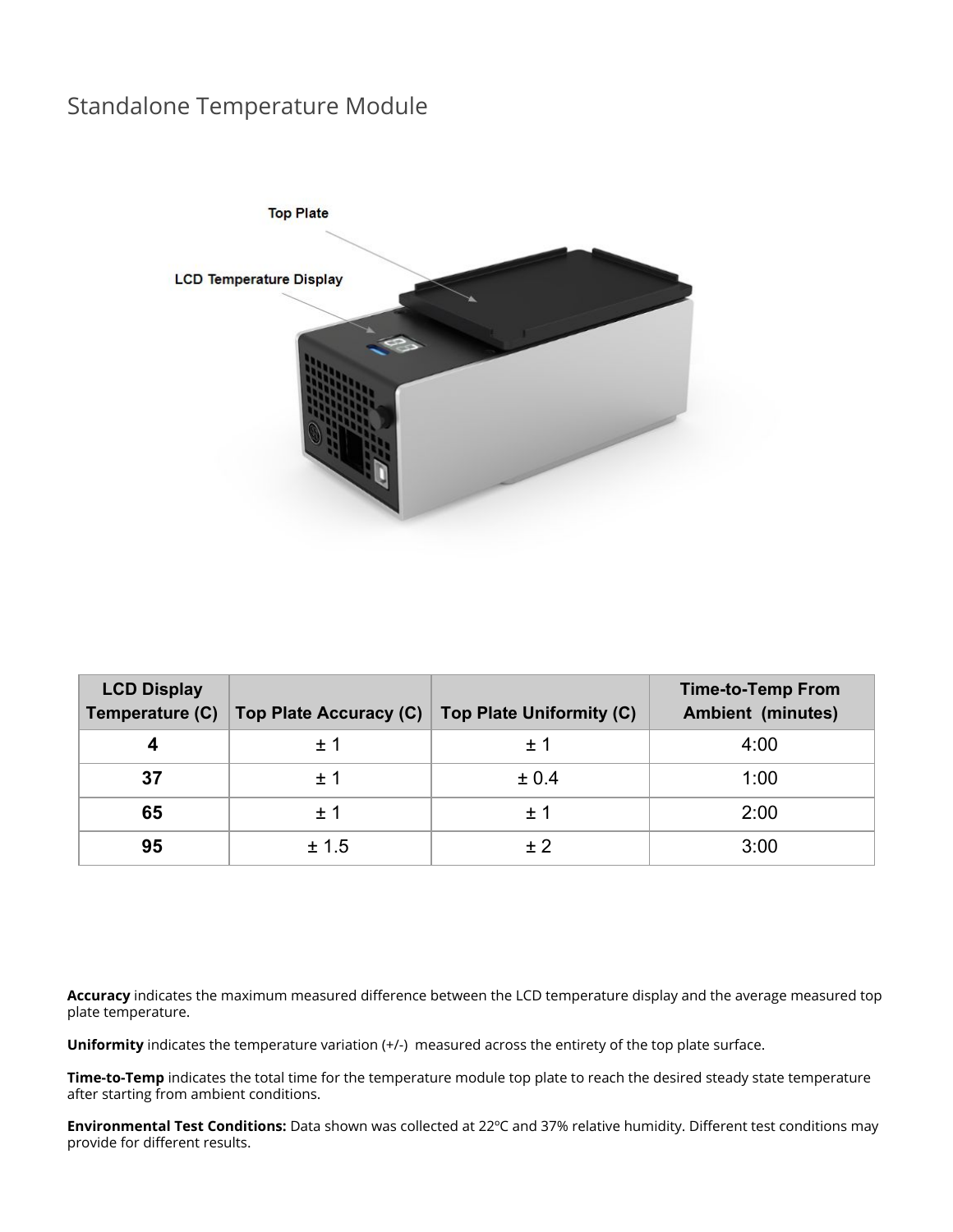## Temperature Module with Thermal Blocks



Temperature Module with 1.5 - 2mL Thermal Block

| <b>LCD Screen</b><br>Temperature (C) | 1.5 - 2mL Thermal Block $\parallel$<br><b>Accuracy (C)</b> | 1.5 - 2mL Thermal Block<br>Uniformity (C) | <b>Time-to-Temp From</b><br><b>Ambient (minutes)</b> |
|--------------------------------------|------------------------------------------------------------|-------------------------------------------|------------------------------------------------------|
|                                      | $+1$                                                       | ± 0.2                                     | 18:00                                                |
| 37                                   | $+1$                                                       | ± 0.1                                     | 3:00                                                 |
| 65                                   | $+1$                                                       | ± 0.2                                     | 6:00                                                 |
| 95                                   | ± 1.5                                                      | ± 0.4                                     | 9:00                                                 |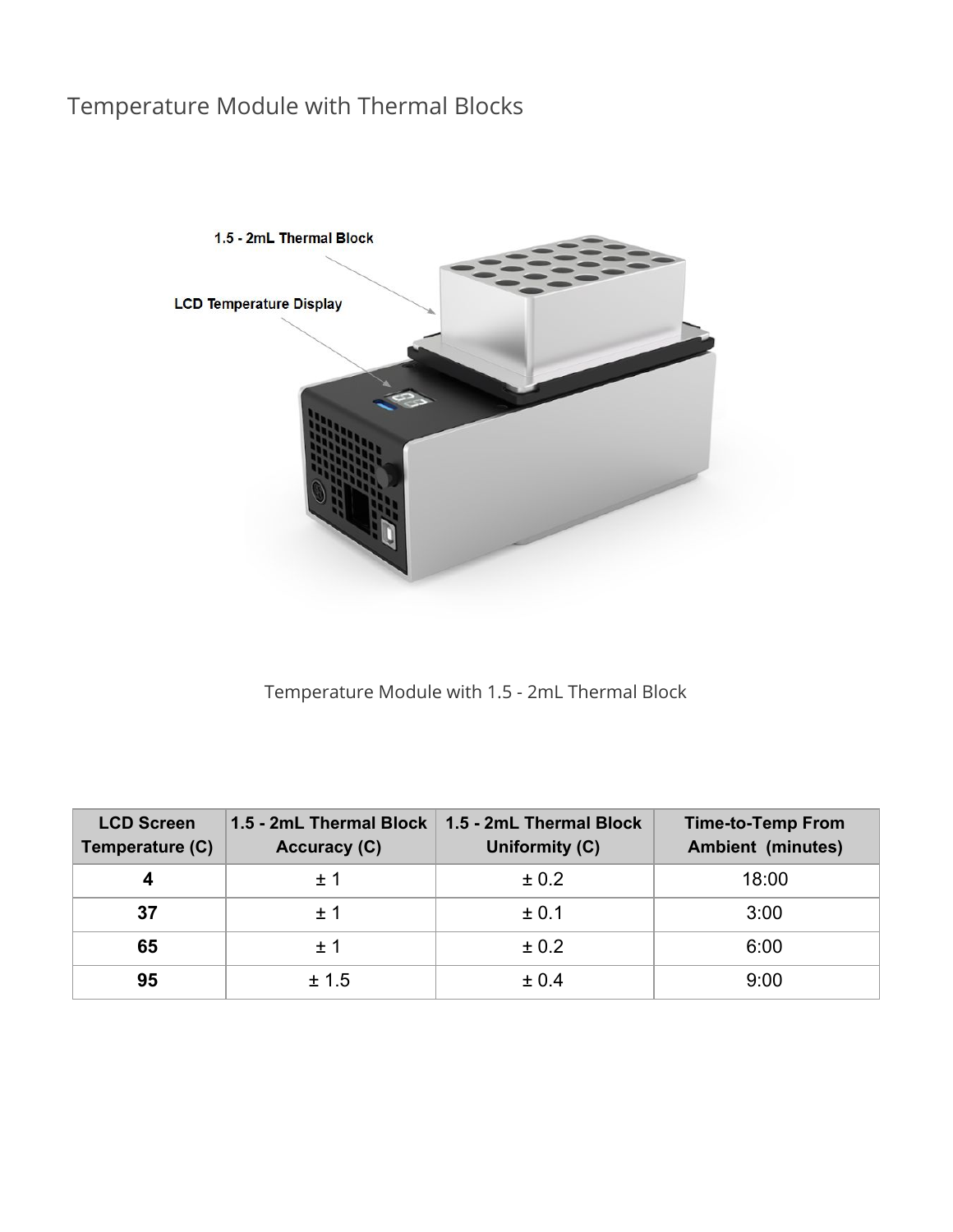

Temperature Module with PCR Thermal Block

| <b>LCD Screen</b><br>Temperature (C) | <b>PCR Thermal Block</b><br><b>Accuracy (C)</b> | <b>PCR Thermal Block</b><br>Uniformity (C) | <b>Time-to-Temp From</b><br><b>Ambient (minutes)</b> |
|--------------------------------------|-------------------------------------------------|--------------------------------------------|------------------------------------------------------|
|                                      | $+1$                                            | ± 0.2                                      | 12:00                                                |
| 37                                   | $+1$                                            | ± 0.1                                      | 3:00                                                 |
| 65                                   | $+1$                                            | ± 0.2                                      | 4:00                                                 |
| 95                                   | ± 1.5                                           | ± 0.4                                      | 8:00                                                 |

**Accuracy** indicates the maximum measured difference between the LCD temperature display and the average measured thermal block temperature.

**Uniformity** indicates the +/- temperature variation measured across the throughout the thermal block wells.

**Time-to-Temp** indicates the total time for both the top plate and thermal block to reach the desired steady state temperature starting from ambient conditions.

**Environmental Test Conditions:** Data shown was collected at 22ºC and 37% relative humidity. Different test conditions may provide for different results.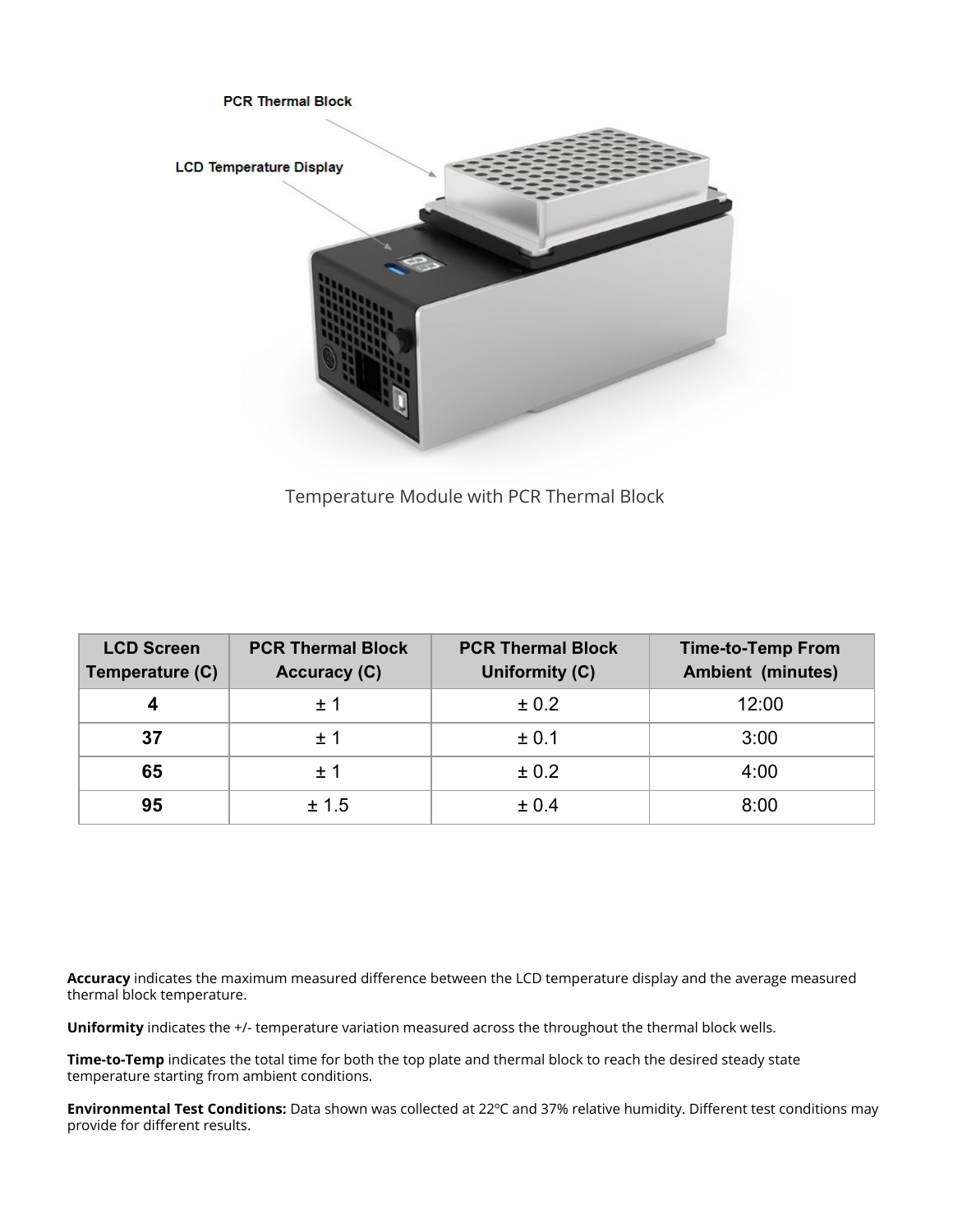## Environmental Conditions and Condensation

It is recommended that **laboratory conditions be < 22°C, < 40% relative humidity** in order for the temperature module and its corresponding thermal blocks to reach the desired cold state temperatures near 4°C. Opentrons has not validated that the temperature module will function as desired within lab conditions of a higher temperature, humidity, or some combination of the two.

The operator may observe **condensation** on the module's cold surfaces upon reaching values below room temperature. The exact temperature at which condensation will occur depends on the atmospheric temperature and relative humidity conditions. Refer to the "ASHRAE Psychrometric Chart, 2005 ASHRAE Handbook of Fundamentals" for detailed information on the relationship between condensation, temperature and humidity.

## Water Bath Plastic Tubes, Strips and Plates

It is **highly recommended that users place water between aluminum thermal blocks and plastic well tubes, strips and/or plates**. Water baths allow for the highest temperature uniformity, accuracy, and time-to-temperature for the liquid inside the wells. Air gaps, container sizes/brands, and pressure applied to the container can all significantly affect temperature results without use of a water bath. The following tables provide suggested thermal block water bath volumes for adequate coverage of each well size.

| <b>PCR Thermal Block</b> | 0.2uL Strip or Plate | 0.5uL Strip or Plate |
|--------------------------|----------------------|----------------------|
| <b>Water Bath Volume</b> | 110 uL               | _60 uL               |

| 1.5 - 2mL Thermal Block  | 1.5mL Tube | 2.0mL Tube |
|--------------------------|------------|------------|
| <b>Water Bath Volume</b> | $1.5$ mL   | mL         |

#### Test Measurement Equipment Used

Temperature Sensor: KS103J2 Thermistor

Power Usage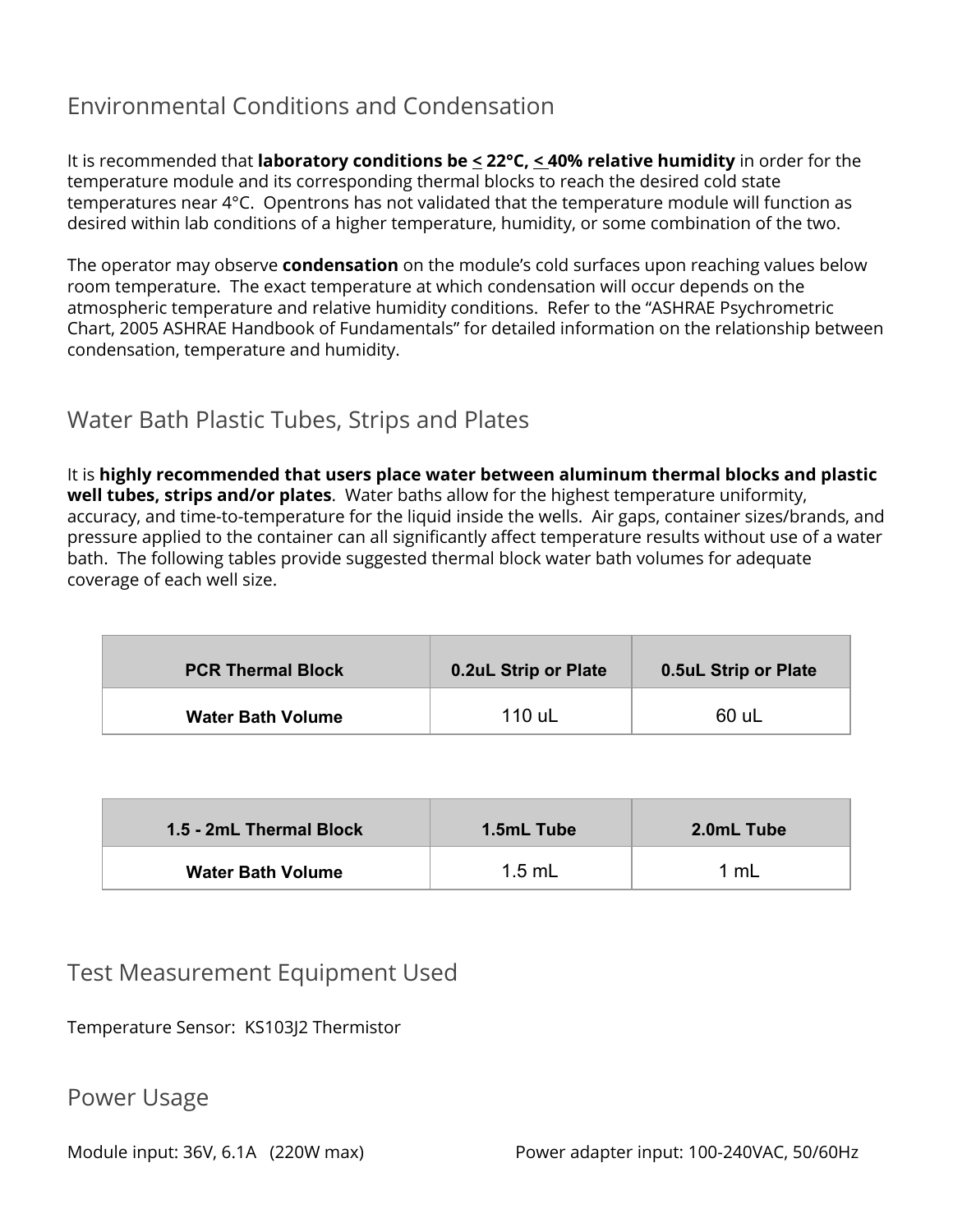# Dimensional Drawings

#### **Temperature Module:**

(Mass, 1.5kg)